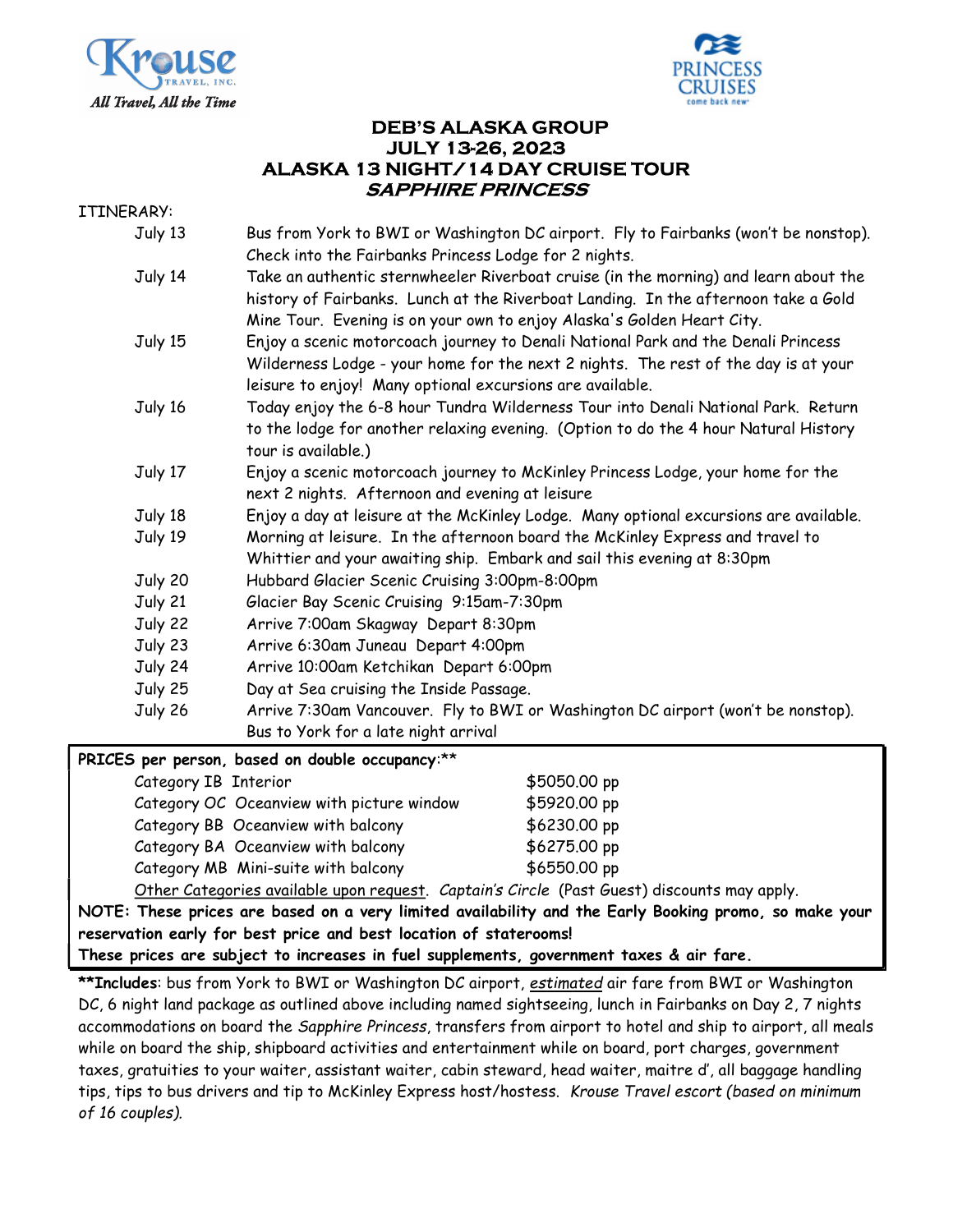Not included: meals & optional excursions while on land package, shore excursions while on cruise, gratuities to tour guides on optional excursions, bar drinks, spa services, casino, trip cancellation insurance and items of a personal nature.

NOTE: Prices are based on an estimated airfare which will confirmed in Fall 2022.

CURRENT PROMOTION: Book by Mar. 2, 2022 and receive Premier Beverage package, unlimited WI-FI, one Specialty Dining per person, free onboard gratuities to waiter, assistant waiter and cabin steward!

Payment schedule: Deposit of \$250 per person plus optional insurance is due at the time of reservation. Final Payment is due by March 31, 2023.

## Ask about a monthly payment plan!

Cancellation policy: Krouse Travel charges a \$50 per person administrative fee for all cancellations. Your deposit is refundable less \$50 per person plus any air penalties if cancelled prior to Final payment date. Between Apr. 15-May 17, 2023, \$250 per person penalty plus \$50 pp Krouse Travel fee plus any air penalties. Between May 18-June 14, 2023, penalty of 50% of the cruise fare plus \$50 pp Krouse Travel fee plus any air penalties will be charged. Between June 15-28, 2023, penalty of 75% of the cruise fare plus \$50 pp Krouse Travel fee plus any air penalties will be charged. No refund if cancelled on or after June 29, 2023.

Trip insurance is highly recommended and should be purchased with deposit. Please ask for prices.

Triple and quad rates are available upon request.

A Passport is required for this trip. Please provide a photocopy at your earliest convenience.

For more information call Deb Krebs:

KROUSE TRAVEL 1284 GREENSPRINGS DR YORK, PA 17402 1-717-515-8448 Fax: 717-246-4107 E-mail: dkrebs@krousetravel.com